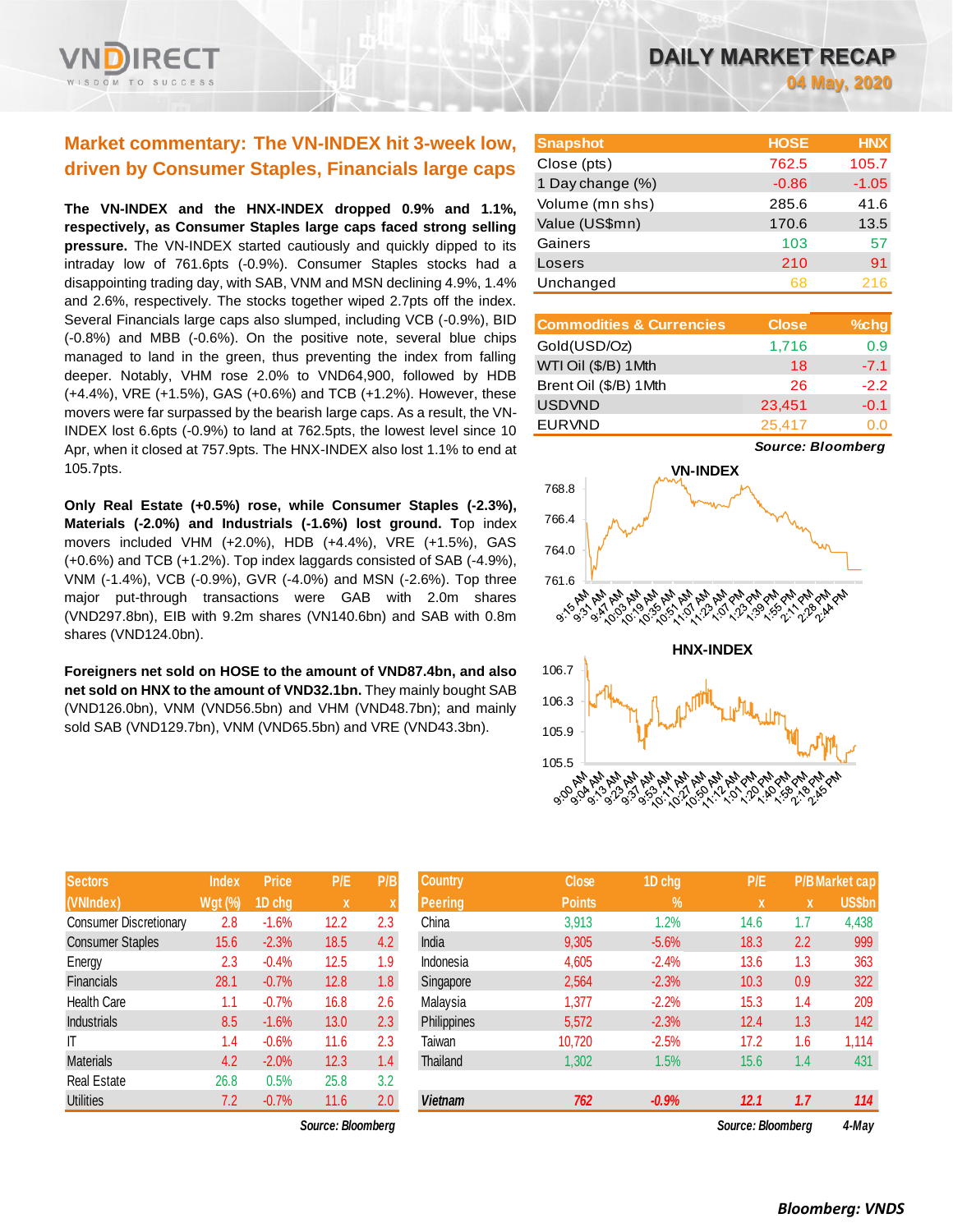

### **Market News**

**Oil snaps three-day gain as exchange-traded funds avoid market.** Oil snapped a three-day gain as exchange-traded funds avoided nearer-term contracts following last month's plunge below zero, while a massive supply glut continued to worry investors. Futures in New York fell 8% toward US\$18 a barrel after their first weekly gain in a month. The manager of a \$500 million oil exchange-traded fund in Hong Kong said its broker refused to let it increase holdings of crude futures. S&P Global Inc., which is behind the most closely followed commodity index, said it will roll West Texas Intermediate futures for July into August, while the United States Oil Fund LP said it will halve holdings in the July contract. Crude rallied last week on early signs of improving consumption and the start of output curbs from OPEC+ and other producers. That positive tone was undercut, however, by a Bloomberg survey showing OPEC output surged by the most in almost 30 years in April as countries kept pumping even after reaching a price-war truce in the middle of the month. *(Bloomberg)*

**Chinese investors step up acquisitions of Vietnamese firms amid COVID-19 crisis.** The rise in the number of Chinese investors acquiring stakes in Vietnamese firms amid the Covid-19 pandemic has put domestic industry and production at risk, as domestic firms might gradually be pushed out of the market. According to data from the Foreign Investment Agency, Chinese investors were involved in more than 100 cases of capital contributions and share purchases at Vietnamese firms last month. This has brought the number of investments from Chinese investors during the year to 557 cases, with over US\$230m being invested in total. Compared with the same period last year, the number of transactions of this kind increased by 154 (over 38%), with an additional US\$65m. As for direct investments, Chinese investors funded 135 projects in the January-April period. This reflects the investors' preference for capital contributions and share purchases rather than foreign direct investments. The high number of transactions and capital from Chinese investors mostly target smalland medium-sized Vietnamese enterprises. This investment trend is not a surprise to observers and foreign investment consultants. According to experts, stagnant business and production activities as a result of the pandemic have attracted foreign investors, especially from China, for acquisition opportunities in Vietnam. Truong Thanh Duc, a lawyer from Basico Law Firm, noted that the shares of many domestic firms have lowered in value significantly during the pandemic, allowing foreign investors with financial capacity and experience to quickly buy in. Chinese firms have increased their investments in Vietnam over the past two years, and more opportunities are available for foreign investors due to the difficulties facing domestic firms during the current pandemic, according to Duc. Before the Covid-19 outbreak, domestic firms had contacted Basico for consultation or support in selling their shares or transferring control to Chinese investors. According to Duc, the Foreign Investment Agency's data only reflects the tip of the iceberg, and actual acquisitions by Chinese investors could be even higher. For instance, many Chinese enterprises and individuals, operating as Vietnamese firms, have been buying coastal estates or land in prime locations to convert their land-use purposes. Vietnamese partners with a poor understanding of business and management activities can be exploited through capital contributions. Chinese investors typically invest in sectors that are easy to enter based on similar experiences, where heavy investments, as in the case of service provision or goods production, are not required. However, the acquisition of Vietnamese firms is not the only concern. According to experts, once Chinese investors acquire Vietnamese businesses, it is likely that they will not increase investment and production but will import goods from China for export to a third country under Vietnamese-made labels. Besides this, amid the China-U.S. trade war, China's exports to the United States are in trouble. As such, Chinese firms have been incentivized to use Vietnam as a neutral zone to process goods before exporting them to the United States to avoid taxes. This practice would ultimately create problems for Vietnamese producers and attract high tax penalties on Vietnamese goods from importing countries. Duc pointed out that if the pandemic lasts too long, more Vietnamese businesses will be acquired. Instead of registering a new business, which involves several lengthy procedures, investors prefer to acquire operational firms, as this saves time and gives them access to an existing customer base, supply chains and human resources. Apart from Vietnam, Chinese investors have enhanced acquisitions in other countries as well. Many of these countries, including India, have taken steps to control these acquisitions. Experts believe that the domestic market should have effective investment policies in place and must introduce necessary regulations to ensure safe investment attraction and socioeconomic development. *(Vietnamnet.vn)*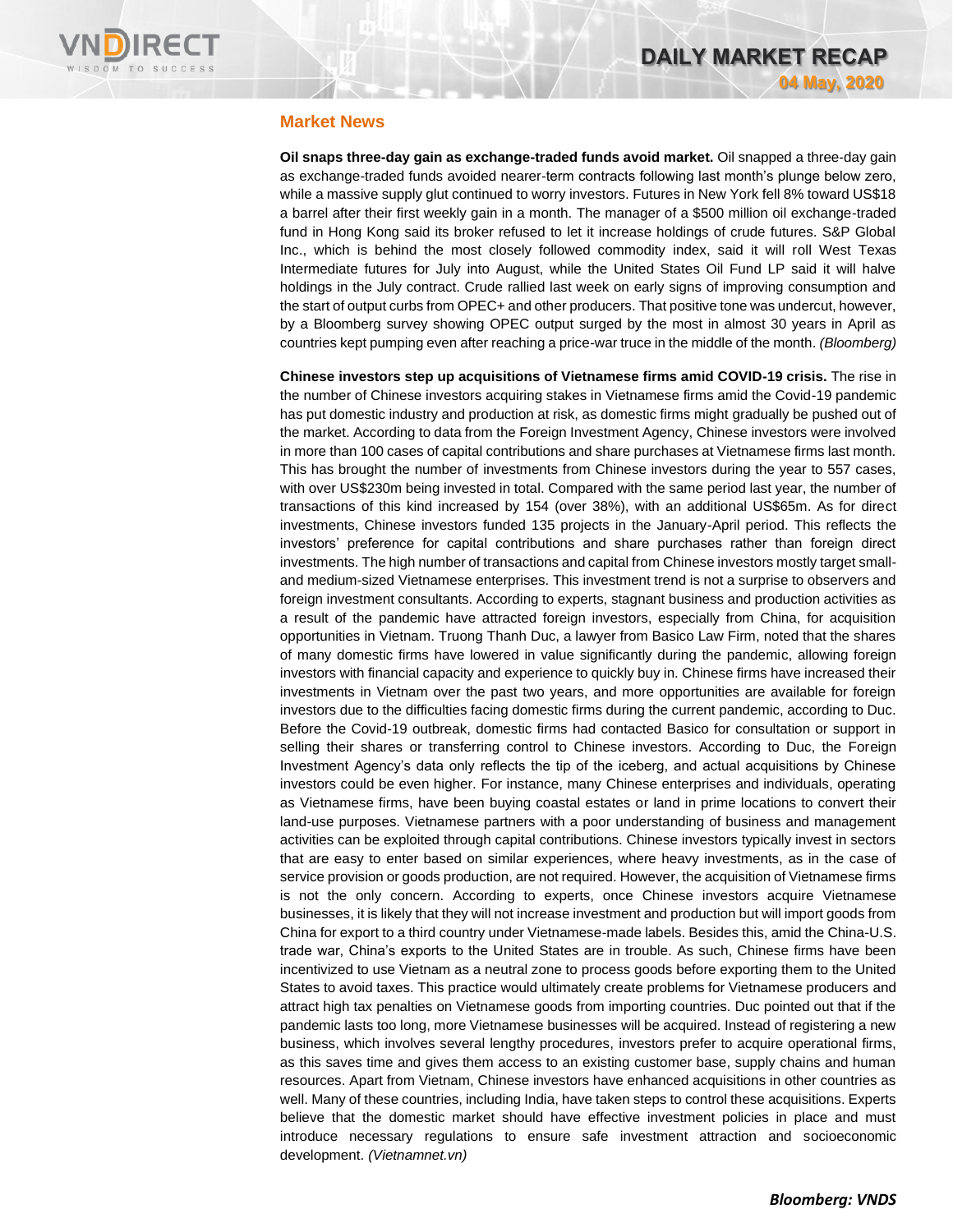

# **Coverage Universe Update**

### **Asia Commercial Joint Stock Bank (ACB) – Update – ADD (+43.8%)**

### **1Q20 results: good performance amid challenges**

### **Higher expenses dented 1Q20 earnings growth**

ACB posted strong growth in both net interest income (NII, +19.7% yoy) and non-interest income (Non-II, +51.3% yoy) in 1Q20. NII was driven by a 15.8% yoy loan growth and a 6bp yoy NIM hike. Non-II was boosted by a 17.9x yoy hike in investment securities income, thanks to the offload of 12.8% of government bonds, and a 77.4% yoy rise in FX trading gain. Cost-to-income ratio was 53.9%, higher than the 51.5% in 1Q19 due to a 3.1% network expansion in FY19. In 1Q20, ACB incurred a VND93bn provision expense versus the reversal of VND16bn in 1Q19. Given the higher operating expenses and provision expense, 1Q20 net profit rose by a moderate 12.5% yoy.

### **Still solid asset quality**

NPL ratio inched up to 0.7% at end-1Q20, from 0.5% at end-FY19, still the lowest among banks under our coverage. Meanwhile, loan-loss-coverage fell slightly from 175% at endFY19 to 148.3% at end-1Q20, standing the second-highest among listed banks.

### **Loan growth to be hit by Covid-19 pandemic over FY20-21F**

ACB's loan book rose by only 2.3% in 1Q20, the lowest growth in the past five years. Hence, we lower ACB's loan growth forecasts to 12% and 14% in FY20F and FY21F, respectively, from our previous forecasts of 15%.

### **NIM to shrink in FY20F but improve over FY21-22F**

We lower our FY20F NIM forecast vs. FY19/our previous FY20F by 7bp/23bp as SBV requires banks to cut interest rates and waive interest payments; meanwhile the deposit rates cut mainly applies to those of short-term tenure. However, we expected NIM to improve by 3-7bp yoy in FY21-22F on rising current account and saving account rate.

### **We lower our TP to VND28,500; maintain Add**

Our lower TP is derived from our EPS cut over FY20-22F and a higher risk premium amid greater uncertainty caused by the pandemic. Our TP is based on an equal weighting of residual income valuation (COE: 14.3%, LTG: 3%) and 1.3x FY20F P/BV. An exclusive bancassurance deal which promises a sizable agency fee is the re-rating catalyst. Downside risk would be higher-than-expected funding costs, weighing on NIM.

*Read the full report: [HERE](https://nhanha-public-api.vndirect.com.vn/click/OGE0ODlmZDA3MDFjZjM0OTAxNzAxZWQ4OTRkZjAwMDk=/MWNkZjU4OWUzNDMzNGM3ODg3NGVjZTQzMDUwOTM5OTU=/1cdf589e34334c78874ece4305093995-ACB_Update_20200430.pdf/cmVzZWFyY2hAdm5kaXJlY3QuY29tLnZu/MTgxMTE=)*

### **Notable Corporate Events**

**Vietjet Aviation JSC (VJC VN HOSE) – 1Q20 business results:** VJC recorded a loss of VND989bn in 1Q20 when revenue fell 30% yoy to VND7,222bn, the airline said in a report. The loss is its first to have been reported since the firm became listed. *(Ndh.vn)*

*<to be continued>*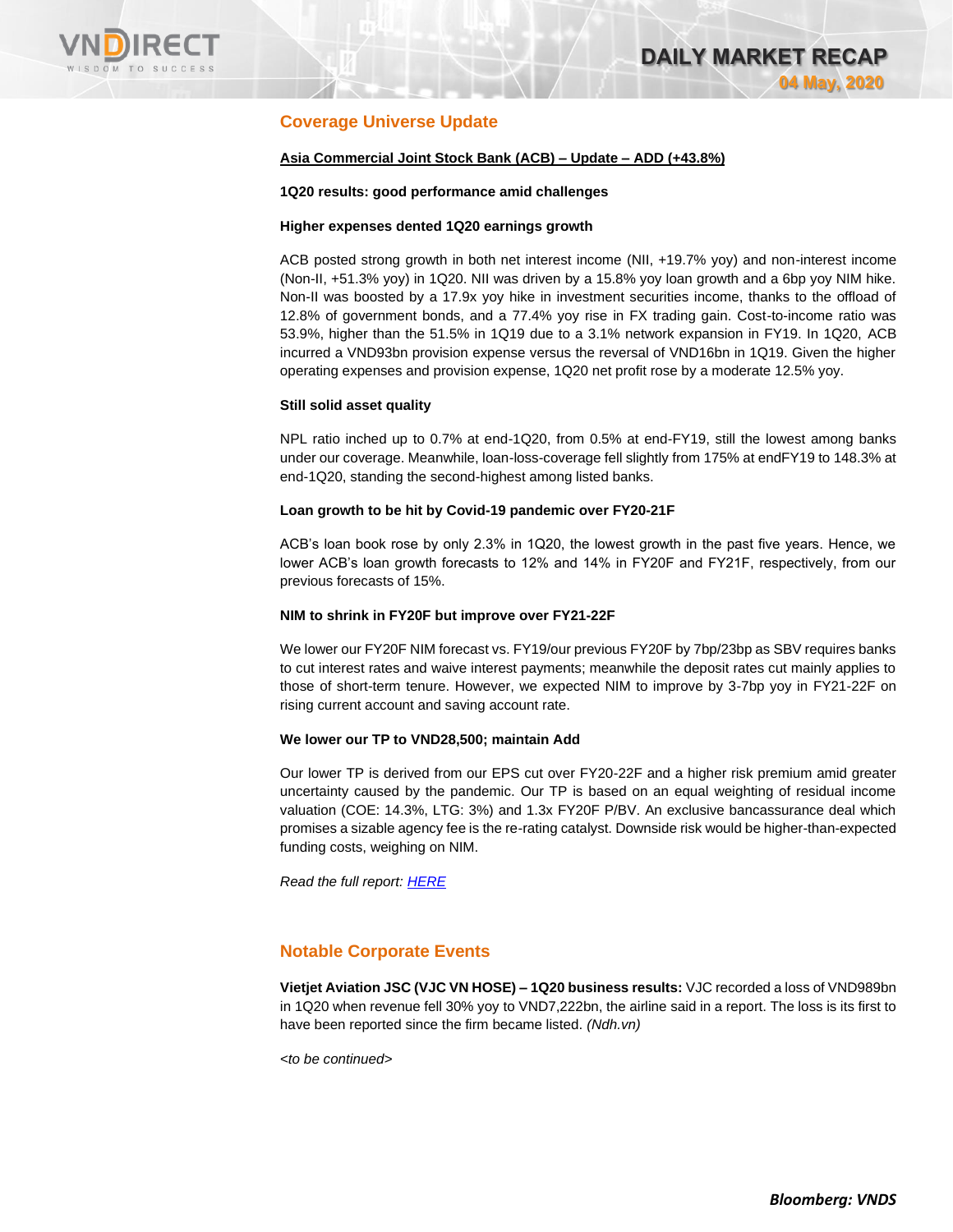# **COVERAGE SUMMARY**

WISDOM TO SUCCESS

**RECT** 

**VN** 

**Adjusted target** 

| <b>Ticker</b> | <b>Close price</b> | price   | <b>Dividend yield</b> | <b>Upside</b> | <b>Recom-endation</b> | <b>Latest report</b> |
|---------------|--------------------|---------|-----------------------|---------------|-----------------------|----------------------|
| PC1           | 14,200             | 17,200  | 0.0%                  | 21.1%         | <b>ADD</b>            | Link                 |
| <b>LPB</b>    | 7,100              | 10,000  | 0.0%                  | 40.8%         | ADD                   | $Link$               |
| NLG           | 22,500             | 39,600  | 2.2%                  | 78.2%         | <b>ADD</b>            | Link                 |
| <b>ACV</b>    | 57,600             | 105,000 | 0.0%                  | 82.3%         | ADD                   | Link                 |
| <b>DPM</b>    | 13,600             | 15,800  | 7.3%                  | 23.5%         | ADD                   | Link                 |
| QNS           | 22,800             | 44,300  | 2.2%                  | 96.5%         | <b>ADD</b>            | $Link$               |
| <b>LTG</b>    | 17,800             | 27,300  | 9.0%                  | 62.3%         | ADD                   | Link                 |
| VCB           | 67,400             | 86,200  | 1.2%                  | 29.1%         | <b>ADD</b>            | Link                 |
| <b>MBB</b>    | 15,850             | 26,200  | 3.8%                  | 69.1%         | ADD                   | Link                 |
| <b>VPB</b>    | 20,050             | 21,200  | 0.0%                  | 5.7%          | <b>HOLD</b>           | Link                 |
| <b>TCM</b>    | 15,000             | 28,200  | 3.5%                  | 91.5%         | <b>ADD</b>            | Link                 |
| <b>HPG</b>    | 21,000             | 29,700  | 3.3%                  | 44.7%         | ADD                   | Link                 |
| <b>PVT</b>    | 9,650              | 18,100  | 10.4%                 | 97.9%         | ADD                   | Link                 |
| <b>STK</b>    | 16,400             | 22,400  | 9.2%                  | 45.7%         | ADD                   | Link                 |
| AAA           | 11,650             | 25,300  | 17.4%                 | 134.6%        | <b>ADD</b>            | Link                 |
| <b>PNJ</b>    | 56,500             | 86,500  | 3.4%                  | 56.5%         | ADD                   | Link                 |
| <b>KDH</b>    | 20,900             | 28,300  | 2.4%                  | 37.8%         | ADD                   | Link                 |
| DCM           | 7,900              | 8,900   | 11.4%                 | 24.0%         | <b>ADD</b>            | Link                 |
| <b>VTP</b>    | 123,900            | 111,000 | 1.2%                  | $-9.2%$       | HOLD                  | Link                 |
| ACB           | 20,300             | 28,500  | 3.4%                  | 43.8%         | <b>ADD</b>            | Link                 |
| GAS           | 63,800             | 61,800  | 4.7%                  | 1.6%          | <b>HOLD</b>           | Link                 |
| <b>PVS</b>    | 11,500             | 16,500  | 8.5%                  | 52.0%         | ADD                   | Link                 |
| <b>PVD</b>    | 9,230              | 16,500  | 0.0%                  | 78.8%         | ADD                   | $Link$               |
| <b>MSH</b>    | 32,450             | 51,600  | 10.8%                 | 69.8%         | ADD                   | Link                 |
| <b>MWG</b>    | 79,400             | 139,900 | 1.9%                  | 78.1%         | ADD                   | Link                 |
| <b>POW</b>    | 9,820              | 16,700  | 0.0%                  | 70.1%         | ADD                   | Link                 |

**DAILY MARKET RECAP** 

**04 May, 2020**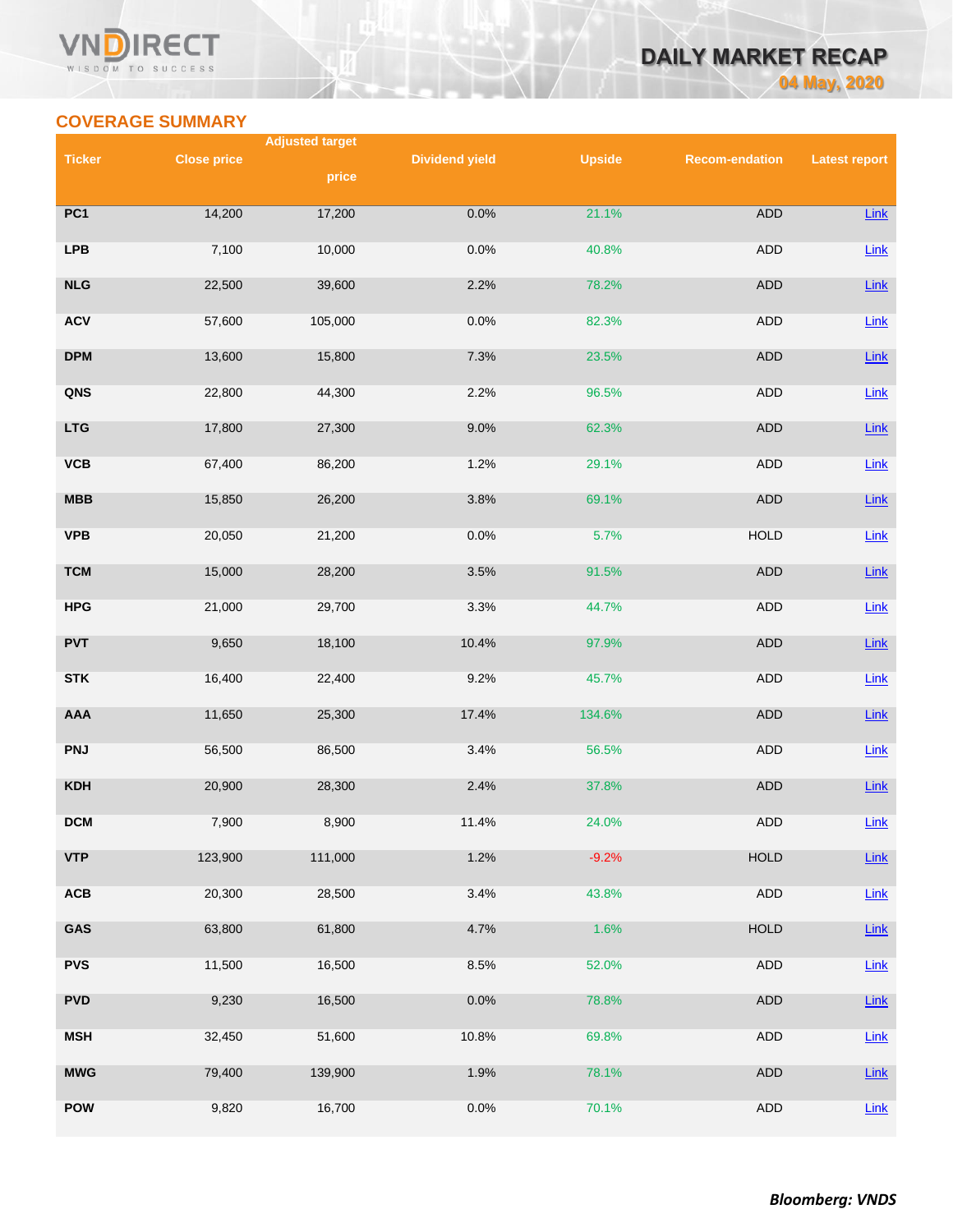

# **DAILY MARKET RECAP**

**04 May, 2020**

|               |                    | <b>Adjusted target</b> |                       |               |                       |                      |
|---------------|--------------------|------------------------|-----------------------|---------------|-----------------------|----------------------|
| <b>Ticker</b> | <b>Close price</b> |                        | <b>Dividend yield</b> | <b>Upside</b> | <b>Recom-endation</b> | <b>Latest report</b> |
|               |                    | price                  |                       |               |                       |                      |
|               |                    |                        |                       |               |                       |                      |
| <b>TCB</b>    | 17,400             | 27,400                 | 0.0%                  | 57.5%         | <b>ADD</b>            | Link                 |
|               |                    |                        |                       |               |                       |                      |
| <b>PPC</b>    | 24,350             | 27,879                 | 10.3%                 | 24.8%         | <b>ADD</b>            | Link                 |
|               |                    |                        |                       |               |                       |                      |
| <b>VIB</b>    | 14,300             | 21,200                 | 3.4%                  | 51.7%         | <b>ADD</b>            | $Link$               |
|               |                    |                        |                       |               |                       |                      |
| <b>KBC</b>    | 12,350             | 17,500                 | 8.1%                  | 49.8%         | ADD                   | $Link$               |
|               |                    |                        |                       |               |                       |                      |
| <b>VNM</b>    | 97,600             | 131,000                | 4.5%                  | 38.7%         | <b>ADD</b>            | $Link$               |
| <b>VHM</b>    | 64,900             | 104,300                | 1.5%                  | 62.2%         | <b>ADD</b>            | Link                 |
|               |                    |                        |                       |               |                       |                      |
| <b>VJC</b>    | 114,300            | 142,200                | 2.6%                  | 27.1%         | <b>ADD</b>            | $Link$               |
|               |                    |                        |                       |               |                       |                      |
| <b>VHC</b>    | 29,450             | 39,700                 | 3.4%                  | 38.3%         | <b>ADD</b>            | Link                 |
|               |                    |                        |                       |               |                       |                      |
| <b>VRE</b>    | 23,450             | 42,600                 | 0.0%                  | 81.7%         | <b>ADD</b>            | $Link$               |
|               |                    |                        |                       |               |                       |                      |
| <b>GMD</b>    | 18,000             | 29,500                 | 0.0%                  | 63.9%         | <b>ADD</b>            | Link                 |
|               |                    |                        |                       |               |                       |                      |
| <b>DBC</b>    | 26,500             | 30,700                 | 1.9%                  | 17.8%         | <b>ADD</b>            | $Link$               |
|               |                    |                        |                       |               |                       |                      |
| <b>FPT</b>    | 50,500             | 74,000                 | 4.0%                  | 50.5%         | <b>ADD</b>            | Link                 |
|               |                    |                        |                       |               |                       |                      |
| <b>MML</b>    | 49,900             | 73,700                 | 0.0%                  | 47.7%         | <b>ADD</b>            | $Link$               |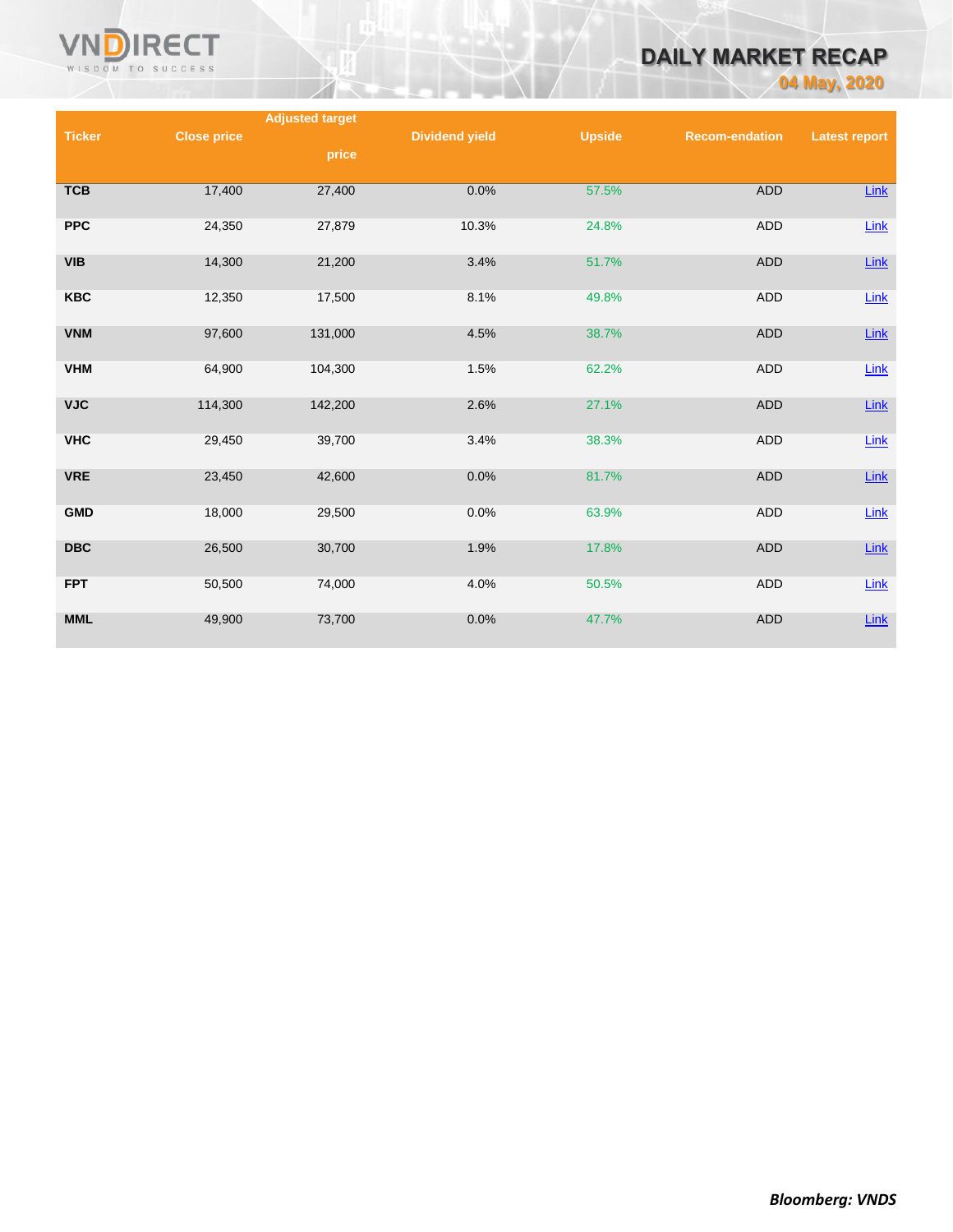## **MARKET MOVEMENTS**

WISDOM TO SUCCESS

**RECT** 

VND

| <b>HOSE</b>        |              |       |      |         |              |  |  |  |  |
|--------------------|--------------|-------|------|---------|--------------|--|--|--|--|
| <b>Top gainers</b> |              |       |      |         | <b>VND</b>   |  |  |  |  |
| <b>Ticker</b>      | Last         | Cha   | %chq | Vol.    | <b>Index</b> |  |  |  |  |
|                    | <b>Price</b> |       |      |         | impact       |  |  |  |  |
| <b>HCD</b>         | 3,830        | 250   | 6.98 | 1.44MLN | 0.002        |  |  |  |  |
| <b>VAF</b>         | 4,910        | 320   | 6.97 | 20      | 0.003        |  |  |  |  |
| <b>HRC</b>         | 35,300       | 2,300 | 6.97 | 1.420   | 0.020        |  |  |  |  |
| <b>DRH</b>         | 4,920        | 320   | 6.96 | 422,260 | 0.006        |  |  |  |  |
| VSI                | 26,150       | 1,700 | 6.95 | 140     | 0.006        |  |  |  |  |

| <b>Top losers</b> |              |        |         |         | <b>VND</b>   |
|-------------------|--------------|--------|---------|---------|--------------|
| <b>Ticker</b>     | Last         | Cha    | %chq    | Vol.    | <b>Index</b> |
|                   | <b>Price</b> |        |         |         | impact       |
| <b>HBC</b>        | 7.440        | $-560$ | $-7.00$ | 5.40MLN | $-0.037$     |
| <b>TCO</b>        | 9,300        | $-700$ | $-7.00$ | 20      | $-0.004$     |
| <b>EVE</b>        | 9,180        | $-690$ | $-6.99$ | 55,920  | $-0.008$     |
| <b>NVT</b>        | 5,200        | $-390$ | $-6.98$ | 860     | $-0.010$     |
| <b>POW</b>        | 9.820        | $-730$ | $-6.92$ | 9.81MLN | $-0.488$     |

|               | <b>Top index movers</b> |       |      |         |              |  |  |  |  |
|---------------|-------------------------|-------|------|---------|--------------|--|--|--|--|
| <b>Ticker</b> | Last                    | Cha   | %chq | Vol.    | <b>Index</b> |  |  |  |  |
|               | <b>Price</b>            |       |      |         | impact       |  |  |  |  |
| <b>VHM</b>    | 64,900                  | 1,300 | 2.04 | 1.58MLN | 1.243        |  |  |  |  |
| <b>HDB</b>    | 21,550                  | 900   | 4.36 | 1.81MLN | 0.252        |  |  |  |  |
| <b>VRE</b>    | 23,450                  | 350   | 1.52 | 1.76MLN | 0.233        |  |  |  |  |
| <b>GAS</b>    | 63,800                  | 400   | 0.63 | 410,240 | 0.219        |  |  |  |  |
| <b>TCB</b>    | 17,400                  | 200   | 1.16 | 2.02MLN | 0.200        |  |  |  |  |

|               | <b>Top index laggers</b> |          |         |         |              |  |  |  |  |
|---------------|--------------------------|----------|---------|---------|--------------|--|--|--|--|
| <b>Ticker</b> | Last                     | Cha      | %chq    | Vol.    | <b>Index</b> |  |  |  |  |
|               | <b>Price</b>             |          |         |         | impact       |  |  |  |  |
| <b>SAB</b>    | 155,000                  | $-8,000$ | $-4.91$ | 198,030 | $-1.465$     |  |  |  |  |
| <b>VNM</b>    | 97,600                   | $-1,400$ | $-1.41$ | 1.24MLN | $-0.696$     |  |  |  |  |
| <b>VCB</b>    | 67,400                   | $-600$   | $-0.88$ | 852.260 | $-0.635$     |  |  |  |  |
| <b>GVR</b>    | 10,700                   | $-450$   | $-4.04$ | 951,850 | $-0.514$     |  |  |  |  |
| <b>MSN</b>    | 57,300                   | $-1,500$ | $-2.55$ | 1.15MLN | $-0.501$     |  |  |  |  |

|               | <b>Top liquidity</b><br><b>VND</b> |          |         |                 |                 |            | <b>Top liquidity</b> |        |         |                 | <b>VND</b>      |
|---------------|------------------------------------|----------|---------|-----------------|-----------------|------------|----------------------|--------|---------|-----------------|-----------------|
| <b>Ticker</b> | Last<br><b>Price</b>               | Chg      | %chq    | Val.<br>(VNDbn) | Index<br>impact | Ticker     | Last<br><b>Price</b> | Chg    | $%$ chq | Val.<br>(VNDbn) | Index<br>impact |
| <b>CTG</b>    | 20.050                             | 50       | 0.25    | 151             | 0.053           | <b>PVS</b> | 11.500               | $-100$ | $-0.86$ | 62              | $-0.024$        |
| <b>VNM</b>    | 97,600                             | $-1,400$ | $-1.41$ | 121             | $-0.696$        | <b>SHB</b> | 15,600               | $-300$ | $-1.89$ | 30              | $-0.399$        |
| <b>HPG</b>    | 21,000                             | $-500$   | $-2.33$ | 103             | $-0.394$        | <b>ACB</b> | 20,300               | $-200$ | $-0.98$ | 24              | $-0.320$        |
| <b>VHM</b>    | 64,900                             | 1,300    | 2.04    | 102             | 1.243           | <b>NVB</b> | 7,900                | 0      | 0.00    | 20              | 0.000           |
| <b>POW</b>    | 9,820                              | $-730$   | $-6.92$ | 98              | $-0.488$        | <b>KLF</b> | 2,200                | $-200$ | $-8.33$ | 18              | $-0.034$        |

| <b>VND</b><br>Top gainers |       |         |             |              | <b>Top gainers</b> |              |       |         |            | <b>VND</b>   |
|---------------------------|-------|---------|-------------|--------------|--------------------|--------------|-------|---------|------------|--------------|
| Last                      | Chg   | $%$ chg | Vol.        | <b>Index</b> | Ticker             | Last         | Chg   | $%$ chg | Vol.       | <b>Index</b> |
| <b>Price</b>              |       |         |             | impact       |                    | <b>Price</b> |       |         |            | impact       |
| 3,830                     | 250   | 6.98    | 1.44MLN     | 0.002        | <b>HKB</b>         | 800          | 100   | 14.29   | 206.300    | 0.004        |
| 4,910                     | 320   | 6.97    | 20          | 0.003        | <b>SPI</b>         | 900          | 100   | 12.50   | 212,100    | 0.002        |
| 35,300                    | 2,300 | 6.97    | 1.420       | 0.020        | CAN                | 23,100       | 2,100 | 10.00   | 300        | 0.005        |
| 4,920                     | 320   | 6.96    | 422,260     | 0.006        | <b>DHP</b>         | 9,900        | 900   | 10.00   | 10,300     | 0.007        |
| 26,150                    | 1,700 | 6.95    | 140         | 0.006        | SGC                | 61,600       | 5,600 | 10.00   | 100        | 0.012        |
|                           |       |         | <b>HOSE</b> |              |                    |              |       |         | <b>HNX</b> |              |

| <b>Top losers</b> |                      |        |         |         | <b>VND</b>             | <b>Top losers</b> |                      |        |          |         | <b>VND</b>             |
|-------------------|----------------------|--------|---------|---------|------------------------|-------------------|----------------------|--------|----------|---------|------------------------|
| Ticker            | Last<br><b>Price</b> | Chg    | $%$ chg | Vol.    | <b>Index</b><br>impact | Ticker            | Last<br><b>Price</b> | Chg    | $%$ chg  | Vol.    | <b>Index</b><br>impact |
| HBC               | 7,440                | $-560$ | $-7.00$ | 5.40MLN | $-0.037$               | <b>NHP</b>        | 400                  | $-100$ | $-20.00$ | 133.700 | $-0.002$               |
| TCO               | 9,300                | $-700$ | $-7.00$ | 20      | $-0.004$               | <b>BII</b>        | 600                  | $-100$ | $-14.29$ | 194.200 | $-0.004$               |
| <b>EVE</b>        | 9,180                | -690   | $-6.99$ | 55.920  | $-0.008$               | <b>MEC</b>        | 800                  | $-100$ | $-11.11$ | 24.700  | 0.000                  |
| NVT               | 5,200                | $-390$ | $-6.98$ | 860     | $-0.010$               | <b>PVX</b>        | 800                  | $-100$ | $-11.11$ | 797.000 | $-0.020$               |
| POW               | 9,820                | $-730$ | $-6.92$ | 9.81MLN | $-0.488$               | VIG               | 800                  | $-100$ | $-11.11$ | 260.900 | $-0.003$               |

|            | <b>VND</b><br><b>Top index movers</b> |       |         |         |                        |            | Top index movers     |       |       | <b>VND</b> |                        |
|------------|---------------------------------------|-------|---------|---------|------------------------|------------|----------------------|-------|-------|------------|------------------------|
| Ticker     | Last<br><b>Price</b>                  | Chg   | $%$ chg | Vol.    | <b>Index</b><br>impact | Ticker     | Last<br><b>Price</b> | Chg   | %chq  | Vol.       | <b>Index</b><br>impact |
| VHM        | 64,900                                | 1.300 | 2.04    | 1.58MLN | 1.243                  | <b>DGC</b> | 27,600               | 900   | 3.37  | 247,500    | 0.065                  |
| <b>HDB</b> | 21.550                                | 900   | 4.36    | 1.81MLN | 0.252                  | <b>DNP</b> | 17,000               | 600   | 3.66  | 100        | 0.037                  |
| VRE        | 23.450                                | 350   | 1.52    | 1.76MLN | 0.233                  | <b>SHN</b> | 7.500                | 200   | 2.74  | 9.800      | 0.024                  |
| <b>GAS</b> | 63,800                                | 400   | 0.63    | 410.240 | 0.219                  | <b>SRA</b> | 10.800               | 900   | 9.09  | 223.200    | 0.014                  |
| тсв        | 17,400                                | 200   | 1.16    | 2.02MLN | 0.200                  | <b>SGC</b> | 61,600               | 5,600 | 10.00 | 100        | 0.012                  |

|            | <b>Top index laggers</b> |          |         |         |              | <b>VND</b><br><b>Top index laggers</b> |              |          |         |         |              |
|------------|--------------------------|----------|---------|---------|--------------|----------------------------------------|--------------|----------|---------|---------|--------------|
| Ticker     | Last                     | Chg      | $%$ chg | Vol.    | <b>Index</b> | Ticker                                 | Last         | Chg      | $%$ chg | Vol.    | <b>Index</b> |
|            | <b>Price</b>             |          |         |         | impact       |                                        | <b>Price</b> |          |         |         | impact       |
| <b>SAB</b> | 155.000                  | $-8.000$ | $-4.91$ | 198.030 | $-1.465$     | <b>SHB</b>                             | 15.600       | $-300$   | $-1.89$ | 1.92MLN | $-0.399$     |
| <b>VNM</b> | 97,600                   | $-1.400$ | $-1.41$ | 1.24MLN | $-0.696$     | <b>ACB</b>                             | 20,300       | $-200$   | $-0.98$ | 1.19MLN | $-0.320$     |
| VCB        | 67.400                   | $-600$   | $-0.88$ | 852.260 | $-0.635$     | DL <sub>1</sub>                        | 19.900       | $-2.200$ | $-9.95$ | 200     | $-0.102$     |
| <b>GVR</b> | 10.700                   | $-450$   | $-4.04$ | 951.850 | $-0.514$     | <b>VIF</b>                             | 17.200       | $-1.700$ | $-8.99$ | 1.000   | $-0.060$     |
| <b>MSN</b> | 57,300                   | $-1.500$ | $-2.55$ | 1.15MLN | $-0.501$     | L14                                    | 65,100       | $-2.800$ | $-4.12$ | 18,000  | $-0.037$     |

| <b>Top liquidity</b> |              |          |         |         | <b>VND</b>   | <b>Top liquidity</b> |              |        |         |                   | <b>VND</b>   |
|----------------------|--------------|----------|---------|---------|--------------|----------------------|--------------|--------|---------|-------------------|--------------|
| Ticker               | Last         | Chg      | $%$ chg | Val.    | <b>Index</b> | Ticker               | Last         | Chg    | $%$ chg | Val.              | <b>Index</b> |
|                      | <b>Price</b> |          |         | (VNDbn) | impact       |                      | <b>Price</b> |        |         | (VNDbn)           | impact       |
| CTG                  | 20.050       | 50       | 0.25    | 151     | 0.053        | <b>PVS</b>           | 11,500       | $-100$ | $-0.86$ | 62                | $-0.024$     |
| <b>VNM</b>           | 97.600       | $-1,400$ | $-1.41$ | 121     | $-0.696$     | <b>SHB</b>           | 15,600       | $-300$ | $-1.89$ | 30                | $-0.399$     |
| HPG                  | 21,000       | $-500$   | $-2.33$ | 103     | $-0.394$     | <b>ACB</b>           | 20,300       | $-200$ | $-0.98$ | 24                | $-0.320$     |
| <b>VHM</b>           | 64,900       | 1,300    | 2.04    | 102     | 1.243        | <b>NVB</b>           | 7,900        | 0      | 0.00    | 20                | 0.000        |
| <b>POW</b>           | 9,820        | $-730$   | $-6.92$ | 98      | $-0.488$     | <b>KLF</b>           | 2,200        | $-200$ | $-8.33$ | 18                | $-0.034$     |
|                      |              |          |         |         |              |                      |              |        |         | Source: Bloomberg |              |

*Source: Bloomberg*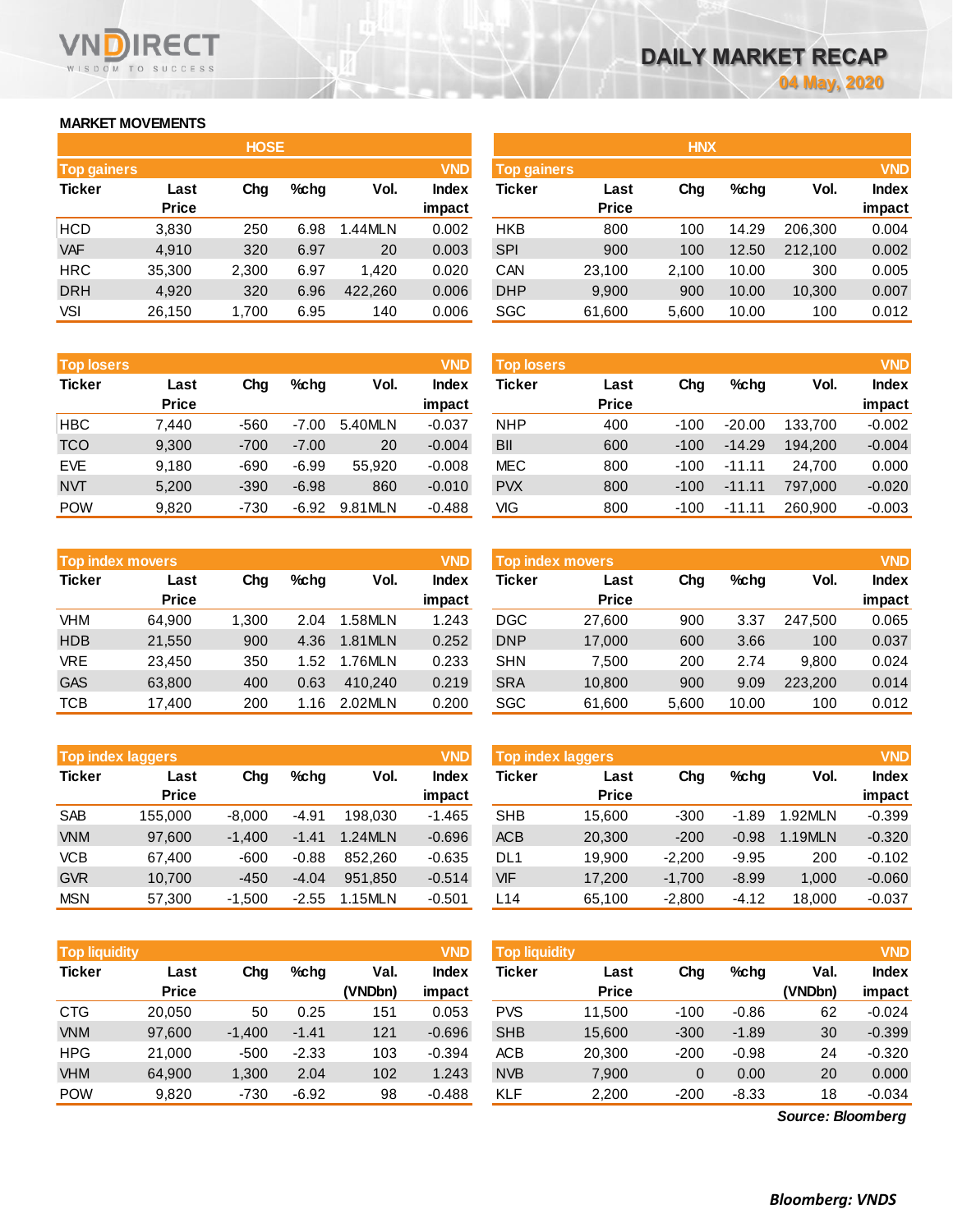

### **FOREIGN ACTIVITIES**

| Volume (Mn'shs)       | <b>HOSE</b> | <b>HNX</b> | Value (VND'bn)        | <b>HOSE</b> | <b>HNX</b> |
|-----------------------|-------------|------------|-----------------------|-------------|------------|
| <b>BUY</b>            | 14.0        | 0.5        | <b>BUY</b>            | 509.1       | 7.0        |
| % of market           | 5.0%        | 1.2%       | % of market           | 13.3%       | $2.2\%$    |
| <b>SELL</b>           | 25.8        | 5.5        | <b>SELL</b>           | 596.5       | 39.2       |
| % of market           | 9.3%        | 13.3%      | % of market           | 15.6%       | 12.4%      |
| <b>NET BUY (SELL)</b> | (11.7)      | (5.0)      | <b>NET BUY (SELL)</b> | (87.4)      | (32.1)     |

*Source: HSX, HNX*





| <b>Volume (MIn'shs)</b> | <b>HOSE</b> | <b>HNX</b> | Value (VND'bn)        | <b>HOSE</b> | <b>HNX</b>                           |
|-------------------------|-------------|------------|-----------------------|-------------|--------------------------------------|
| <b>BUY</b>              | 1,327.6     | 43.2       | <b>BUY</b>            | 46.474.7    | 482.2                                |
| % of market             | $7.1\%$     | $1.1\%$    | % of market           | 14.3%       | $0.3\%$                              |
| <b>SELL</b>             | 2,033.0     | 208.9      | <b>SELL</b>           | 61,448.6    | 2,076.7                              |
| % of market             | 10.9%       | 5.2%       | % of market           | 18.8%       | $1.2\%$                              |
| <b>NET BUY (SELL)</b>   | (705.4)     | (165.7)    | <b>NET BUY (SELL)</b> | (14, 974)   | (1,594.5)<br>$P_{\text{2}}$ $\ldots$ |

*Source: HSX, HNX*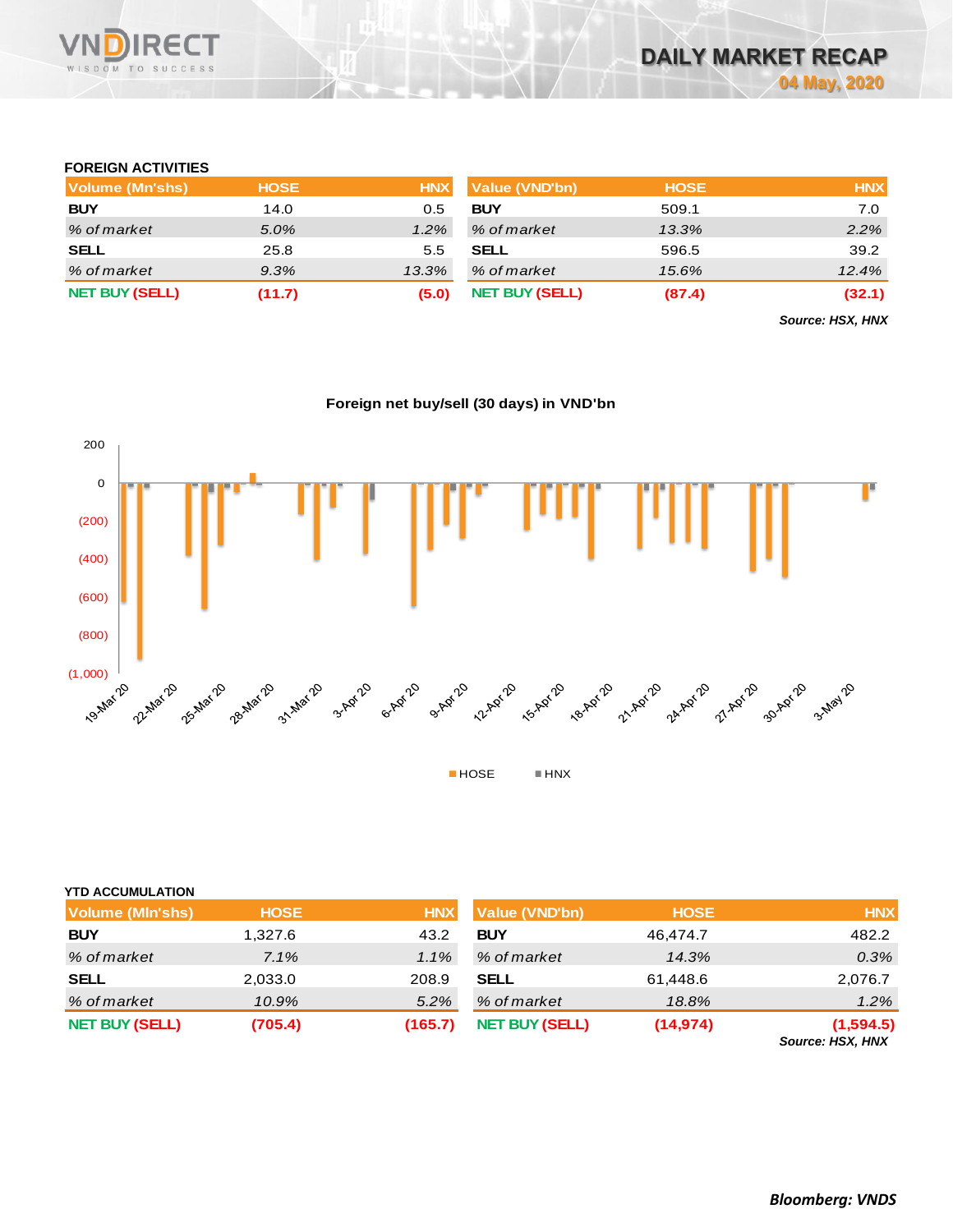### **FOREIGN ACTIVITIES**

WISDOM TO SUCCESS

**RECT** 

VND

|               |                                     | <b>HOSE</b> |         |       |               | <b>HNX</b>                             |               |        |         |     |        |  |
|---------------|-------------------------------------|-------------|---------|-------|---------------|----------------------------------------|---------------|--------|---------|-----|--------|--|
|               | Top buy by foreigners (value)       |             |         |       | <b>VND'bn</b> | Top buy by foreigners (value)          | <b>VND'bn</b> |        |         |     |        |  |
| <b>Ticker</b> | Chg<br>%chg<br>Last<br><b>Price</b> |             |         |       | Index         | Ticker<br>Chg<br>Value<br>%chg<br>Last |               |        |         |     | Index  |  |
|               |                                     |             |         |       | impact        |                                        | <b>Price</b>  |        |         |     | impact |  |
| SAB           | 155,000                             | $-8,000$    | $-4.91$ | 126.0 | $-1.465$      | <b>SHB</b>                             | 15,600        | $-300$ | $-1.89$ | 4.0 | 0.000  |  |
| <b>VNM</b>    | 97,600                              | $-1,400$    | $-1.41$ | 56.5  | $-0.696$      | <b>AMV</b>                             | 16,700        | $-100$ | $-0.60$ | 0.9 | 0.000  |  |
| VHM           | 64,900                              | 1,300       | 2.04    | 48.7  | 1.243         | <b>HDA</b>                             | 8,300         | 0      | 0.00    | 0.6 | 0.000  |  |
| <b>VRE</b>    | 23,450                              | 350         | 1.52    | 44.9  | 0.233         | <b>PVI</b>                             | 30,700        | $-100$ | $-0.32$ | 0.2 | 0.000  |  |
| <b>CTG</b>    | 20,050                              | 50          | 0.25    | 25.6  | 0.053         | <b>SRA</b>                             | 10,800        | 900    | 9.09    | 0.2 | 0.000  |  |
|               |                                     |             |         |       |               |                                        |               |        |         |     |        |  |

|               | Top sell by foreigners (value) |          |         |       |                 | <b>VND'bn</b><br>Top sell by foreigners (value) |                      |        |         |       | <b>VND'bn</b>          |
|---------------|--------------------------------|----------|---------|-------|-----------------|-------------------------------------------------|----------------------|--------|---------|-------|------------------------|
| <b>Ticker</b> | Last<br><b>Price</b>           | Chg      | %chg    | Value | Index<br>impact | Ticker                                          | Last<br><b>Price</b> | Chg    | %chg    | Value | <b>Index</b><br>impact |
| SAB           | 155,000                        | $-8,000$ | -4.91   | 129.7 | $-1.465$        | <b>PVS</b>                                      | 11,500               | $-100$ | $-0.86$ | 27.7  | 0.000                  |
| <b>VNM</b>    | 97,600                         | $-1,400$ | $-1.41$ | 65.5  | $-0.696$        | <b>HUT</b>                                      | 1.700                | $-100$ | $-5.56$ | 3.9   | 0.000                  |
| <b>VRE</b>    | 23.450                         | 350      | 1.52    | 43.3  | 0.233           | <b>SHB</b>                                      | 15,600               | $-300$ | $-1.89$ | 2.4   | 0.000                  |
| <b>VHM</b>    | 64,900                         | 1,300    | 2.04    | 28.5  | 1.243           | <b>SHS</b>                                      | 7,900                | $-100$ | $-1.25$ | 0.9   | 0.000                  |
| <b>HPG</b>    | 21,000                         | $-500$   | $-2.33$ | 25.2  | $-0.394$        | ART                                             | 2,500                | $-100$ | $-3.85$ | 0.9   | 0.000                  |

|               | Top net buy by foreigners (value) |          |         |       |                 | Top net buy by foreigners (value) |                      |        |         |       | <b>VND'bn</b>   |
|---------------|-----------------------------------|----------|---------|-------|-----------------|-----------------------------------|----------------------|--------|---------|-------|-----------------|
| <b>Ticker</b> | Last<br><b>Price</b>              | Chg      | %chg    | Value | Index<br>impact | Ticker                            | Last<br><b>Price</b> | Chg    | %chg    | Value | Index<br>impact |
|               |                                   |          |         |       |                 |                                   |                      |        |         |       |                 |
| <b>VHM</b>    | 64,900                            | 1,300    | 2.04    | 20.2  | 1.243           | <b>SHB</b>                        | 15,600               | $-300$ | $-1.89$ | 1.5   | 0.000           |
| <b>MSN</b>    | 57,300                            | $-1,500$ | $-2.55$ | 20.0  | $-0.501$        | <b>HDA</b>                        | 8,300                | 0      | 0.00    | 0.6   | 0.000           |
| <b>HDB</b>    | 21.550                            | 900      | 4.36    | 17.8  | 0.252           | AMV                               | 16,700               | $-100$ | $-0.60$ | 0.6   | 0.000           |
| <b>CTG</b>    | 20,050                            | 50       | 0.25    | 14.8  | 0.053           | <b>PVI</b>                        | 30,700               | $-100$ | $-0.32$ | 0.2   | 0.000           |
| <b>VPB</b>    | 20,050                            | $-450$   | $-2.20$ | 14.8  | $-0.316$        | ΠТ                                | 37,000               | 0      | 0.00    | 0.2   | 0.000           |

|               | <b>VND'bn</b><br>Top net sell by foreigners (value) |        |         |         |          |            | Top net sell by foreigners (value) |        |         |          |        |
|---------------|-----------------------------------------------------|--------|---------|---------|----------|------------|------------------------------------|--------|---------|----------|--------|
| <b>Ticker</b> | Last                                                | Chg    | %chg    | Value   | Index    | Ticker     | Last                               | Chg    | %chg    | Value    | Index  |
|               | <b>Price</b>                                        |        |         |         | impact   |            | <b>Price</b>                       |        |         |          | impact |
| <b>STB</b>    | 8.980                                               | $-120$ | $-1.32$ | $-15.4$ | $-0.065$ | <b>PVS</b> | 11.500                             | $-100$ | $-0.86$ | $-27.69$ | 0.000  |
| SSI           | 12,700                                              | $-300$ | $-2.31$ | $-14.0$ | $-0.045$ | <b>HUT</b> | 1,700                              | $-100$ | $-5.56$ | $-3.90$  | 0.000  |
| <b>PVD</b>    | 9,230                                               | 80     | 0.87    | $-13.4$ | 0.010    | <b>SHS</b> | 7,900                              | $-100$ | $-1.25$ | $-0.89$  | 0.000  |
| <b>NVL</b>    | 52,800                                              | $-400$ | $-0.75$ | $-10.9$ | $-0.111$ | ART        | 2,500                              | $-100$ | $-3.85$ | $-0.84$  | 0.000  |
| <b>KBC</b>    | 12,350                                              | $-350$ | $-2.76$ | $-10.0$ | $-0.048$ | <b>PVC</b> | 5.000                              | 0      | 0.00    | $-0.47$  | 0.000  |

*4-May-20*

*Source: Bloomberg, HOSE, HNX*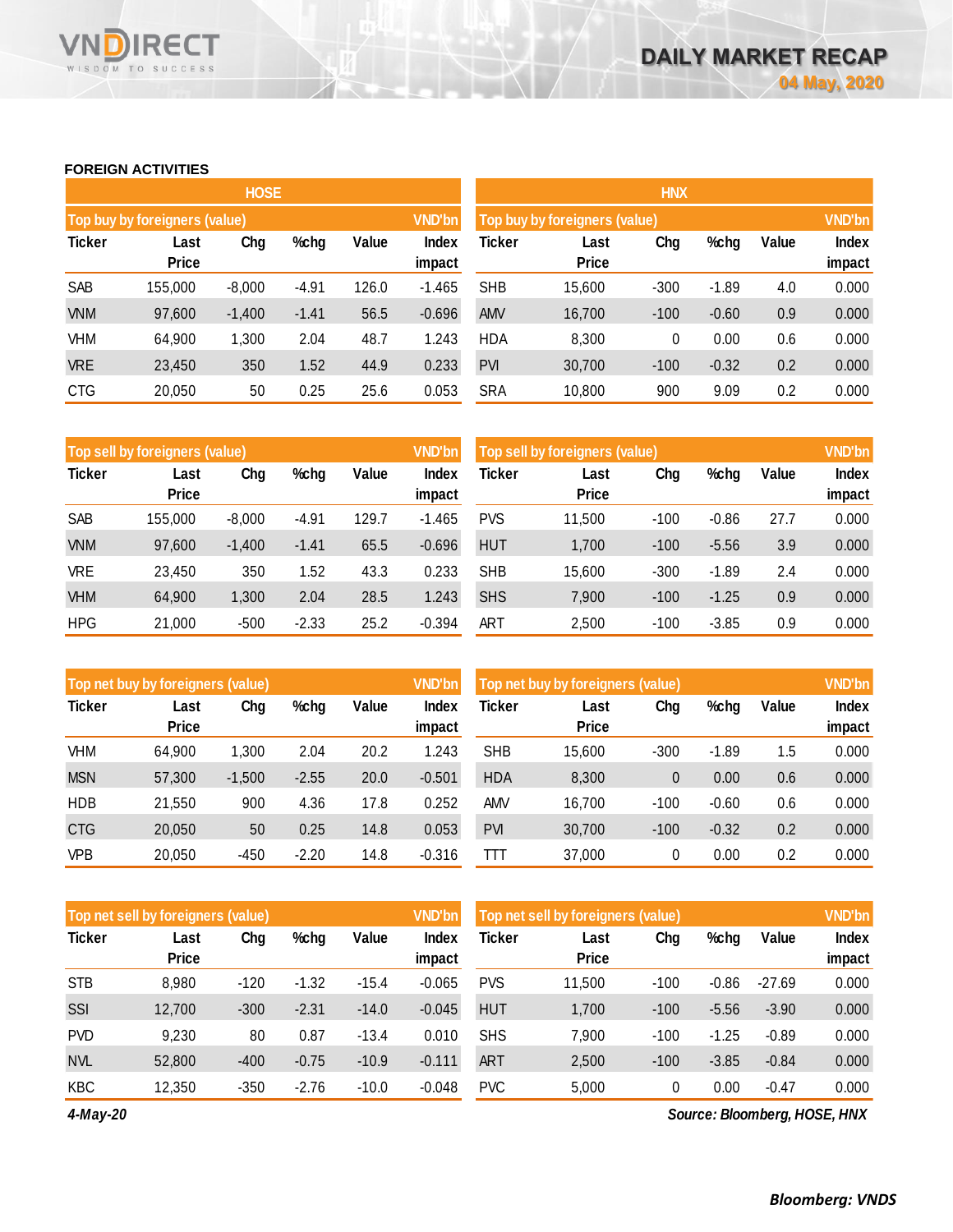# **TOP 60 MARKET CAP STOCKS SNAPSHOT ON HOSE**

**RECT** 

WISDOM TO SUCCESS

VND

| No. Ticker             | <b>Price</b>      |                | Price change (%)   |                   |                | Mkt. Cap Outs. Vol. Float ratio |              |              | Avail. Fil Ave. daily vol. | P/E            | P/B            | <b>ROE</b>    | <b>ROA</b>  |
|------------------------|-------------------|----------------|--------------------|-------------------|----------------|---------------------------------|--------------|--------------|----------------------------|----------------|----------------|---------------|-------------|
|                        | <b>VND</b>        | 1 <sub>M</sub> | 3M                 | 6M                | <b>US\$mln</b> | <b>MIn'shs</b>                  | $\%$         |              | $% (30 days-shs)$          | $\pmb{\times}$ | $\pmb{\times}$ | $\frac{9}{6}$ | %           |
| 1 VIC VM               | 91,800            | 0.9            | $-20.0$            | $-24.6$           | 13,241         | 3,382                           | 23.2         | 22.6         | 1,043,430                  | 43.8           | 3.8            | 10.6          | 1.9         |
| 2 VCB VM               | 67,400            | 2.9            | $-24.9$            | $-26.7$           | 10,660         | 3,709                           | 25.2         | 6.4          | 1,585,338                  | 13.9           | 2.9            | 22.8          | 1.6         |
| 3 VHM VM               | 64,900            | 12.5           | $-24.3$            | $-32.4$           | 9,104          | 3,290                           | 29.1         | 34.3         | 1,168,317                  | 8.3            | 3.4            | 47.9          | 15.7        |
| 4 VNM VM               | 97,600            | 2.7            | $-7.0$             | $-25.7$           | 7,247          | 1,741                           | 81.8         | 41.5         | 1,760,403                  | 17.9           | 5.7            | 32.5          | 25.0        |
| 5 BID VM               | 35,300            | 2.9            | $-35.1$            | $-16.4$           | 6,054          | 4,022                           | 18.8         | 12.2         | 1,287,178                  | 16.5           | 1.9            | 12.0          | 0.6         |
| 6 GAS VM               | 63,800            | 7.8            | $-22.2$            | $-39.5$           | 5,207          | 1,914                           | 4.2          | 45.7         | 861,345                    | 11.0           | 2.4            | 23.6          | 17.6        |
| 7 SAB VM               | 155,000           | 24.0           | $-23.6$            | $-40.4$           | 4,239          | 641                             | 10.4         | 36.7         | 94,555                     | 20.7           | 5.3            | 29.9          | 20.5        |
| 8 CTG VM               | 20,050            | 6.6            | $-25.5$            | $-10.7$           | 3,183          | 3,723                           | 35.5         | 0.4          | 6,126,118                  | 8.0            | 1.0            | 12.6          | 0.8         |
| 9 MSN VM               | 57,300            | 9.6            | 14.6               | $-24.9$           | 2,856          | 1,169                           | 25.8         | 13.0         | 2,064,571                  | 14.5           | 1.6            | 12.7          | 5.4         |
| 10 TCB VM              | 17,400            | 9.8            | $-20.0$            | $-28.5$           | 2,597          | 3,500                           | 79.6         | 0.0          | 2,071,218                  | 5.8            | 0.9            | 17.7          | 2.9         |
| 11 VJC VM<br>12 HPG VM | 114,300<br>21,000 | 14.4<br>19.0   | $-11.4$<br>$-14.6$ | $-21.3$<br>$-3.4$ | 2,553<br>2,472 | 524<br>2,761                    | 46.0<br>50.7 | 11.3<br>12.3 | 319,845<br>8,905,568       | 14.5<br>7.6    | 3.9<br>1.2     | 28.7<br>17.4  | 9.7         |
| 13 VREVM               | 23,450            | 20.3           | $-19.8$            | $-32.8$           | 2,272          | 2,272                           | 39.7         | 17.5         | 3,241,100                  | 19.1           | 2.0            | 10.3          | 8.3<br>7.7  |
| 14 NVL VM              | 52,800            | 1.7            | $-4.0$             | $-10.8$           | 2,183          | 970                             | 23.0         | 32.3         | 682,559                    | 14.7           | 2.3            | 16.6          | 4.3         |
| 15 VPB VM              | 20,050            | 14.2           | $-14.5$            | $-8.9$            | 2,084          | 2,438                           | 72.7         | 0.5          | 4,283,098                  | 5.3            | 1.1            | 22.7          | 2.6         |
| 16 PLX VM              | 40,100            | 0.5            | $-20.9$            | $-32.7$           | 2,036          | 1,191                           | 8.9          | 6.9          | 1,137,154                  | 11.5           | 2.1            | 19.6          | 7.2         |
| 17 GVR VM              | 10,700            | 23.0           | <b>N/A</b>         | <b>N/A</b>        | 1,825          | 4,000                           | 100.0        | 12.4         | 977,519                    | 13.0           | 0.9            | 7.1           | 4.2         |
| 18 MBB VM              | 15,850            | 7.5            | $-25.1$            | $-32.0$           | 1,630          | 2,411                           | 74.7         | 0.0          | 6,407,054                  | 4.7            | 0.9            | 20.1          | 1.9         |
| 19 HVN VM              | 26,100            | 35.2           | $-2.2$             | $-28.4$           | 1,578          | 1,418                           | 3.9          | 20.6         | 1,472,849                  | 15.8           | 2.0            | 12.9          | 3.0         |
| 20 MWG VM              | 79,400            | 21.4           | $-26.4$            | $-37.0$           | 1,533          | 453                             | 90.0         | 0.0          | 1,721,644                  | 9.0            | 2.7            | 33.6          | 11.7        |
| 21 FPT VM              | 50,500            | 13.2           | $-2.5$             | $-15.7$           | 1,468          | 682                             | 75.5         | 0.0          | 2,037,197                  | 10.5           | 2.3            | 23.4          | 10.3        |
| 22 BVHVM               | 44,100            | 4.3            | $-20.8$            | $-40.4$           | 1,396          | 742                             | 31.9         | 20.3         | 711,580                    | 37.5           | 2.0            | 8.7           | 1.2         |
| 23 POW VM              | 9,820             | 27.5           | 3.4                | $-28.6$           | 981            | 2,342                           | 87.9         | 37.5         | 5,554,126                  | 9.6            | 0.9            | 9.4           | 4.4         |
| 24 HDB VM              | 21,550            | 10.2           | $-21.8$            | $-26.9$           | 888            | 966                             | 72.4         | 8.7          | 1,719,370                  | 5.9            | 1.1            | 20.8          | 1.6         |
| 25 EIB VM              | 15,050            | $-1.0$         | $-14.2$            | $-8.8$            | 789            | 1,229                           | 94.0         | 0.0          | 416,709                    | 19.4           | 1.1            | 6.1           | 0.6         |
| 26 STB VM              | 8,980             | 7.5            | $-12.0$            | $-17.6$           | 691            | 1,804                           | 96.2         | 13.6         | 9,570,943                  | 6.8            | 0.6            | 9.0           | 0.5         |
| 27 HNG VM              | 12,900            | 4.9            | $-4.4$             | $-12.2$           | 610            | 1,109                           | 15.2         | 48.7         | 291,506                    | <b>N/A</b>     | 1.5            | $-23.3$       | $-8.5$      |
| 28 TPB VM              | 17,400            | 3.9            | $-17.1$            | $-22.3$           | 606            | 817                             | 53.3         | 0.0          | 253,827                    | 4.5            | 1.0            | 25.6          | 2.0         |
| 29 PNJ VM              | 56,500            | 8.9            | $-32.7$            | $-34.0$           | 543            | 225                             | 70.4         | 0.0          | 884,176                    | 10.8           | 2.6            | 26.0          | 16.1        |
| 30 BHN VM              | 54,100            | 25.2           | $-6.9$             | $-30.5$           | 535            | 232                             | 0.9          | 31.5         | 16,188                     | 33.9           | 2.8            | 8.4           | 4.8         |
| 31 DHG VM              | 94,100            | 15.0           | $-6.8$             | 0.1               | 525            | 131                             | 5.6          | 45.7         | 30,873                     | 18.6           | 3.5            | 20.2          | 16.1        |
| 32 KDH VM              | 20,900            | 14.2           | $-15.4$            | $-21.4$           | 485            | 544                             | 74.5         | 4.8          | 489,103                    | 11.7           | 1.5            | 13.1          | 8.4         |
| 33 REE VM              | 29,600            | 2.6            | $-11.4$            | $-22.7$           | 391            | 310                             | 57.8         | 0.0          | 603,018                    | 5.9            | 0.9            | 16.6          | 9.3         |
| 34 PDR VM<br>35 SBT VM | 26,900<br>14,150  | 7.8<br>10.5    | 3.1<br>$-20.5$     | 3.5<br>$-21.8$    | 376<br>354     | 328<br>587                      | 37.2<br>18.4 | 45.7<br>94.2 | 435,383                    | 10.1           | 2.2<br>1.2     | 23.0<br>4.4   | 7.5<br>1.8  |
| 36 LGC VM              | 42,000            | $-3.4$         | $-0.6$             | 6.3               | 345            | 193                             | 0.6          | 4.0          | 2,214,459<br>504           | 27.9<br>23.4   | 2.6            | 12.0          | 3.2         |
| 37 PPC VM              | 24,350            | 9.7            | $-3.8$             | $-5.6$            | 333            | 321                             | 24.6         | 32.5         | 213,557                    | 6.8            | 1.3            | 19.3          | 16.7        |
| 38 SSIVM               | 12,700            | 11.2           | $-13.3$            | $-32.3$           | 325            | 601                             | 83.4         | 48.9         | 3,484,320                  | 10.4           | 0.8            | 9.9           | 3.6         |
| 39 TCH VM              | 21,000            | 24.6           | $-49.0$            | $-10.1$           | 316            | 353                             | 50.0         | 44.6         | 864,275                    | 11.6           | 1.6            | 14.2          | 8.2         |
| 40 VGC VM              | 16,500            | 10.7           | $-4.3$             | $-12.5$           | 315            | 448                             | 12.3         | 35.7         | 266,750                    | 11.4           | 1.1            | 10.1          | 3.5         |
| 41 GEX VM              | 15,000            | 7.9            | $-21.1$            | -28.4             | 312            | 488                             | 84.5         | 33.7         | 1,234,911                  | 11.3           | 1.1            | 10.6          | 3.3         |
| 42 VPIVM               | 42,000            | 1.7            | 0.2                | 0.2               | 287            | 160                             | 100.0        | 44.7         | 530,970                    | 13.3           | 2.7            | 21.4          | 6.5         |
| 43 HPX VM              | 27,200            | 0.2            | 18.5               | 18.7              | 267            | 230                             | 90.3         | 35.2         | 277,751                    | 14.2           | 2.1            | 15.9          | 6.2         |
| 44 PHR VM              | 43,300            | 19.1           | 30.4               | $-25.1$           | 250            | 135                             | 32.7         | 40.3         | 647,226                    | 11.1           | 2.2            | 18.8          | 10.2        |
| 45 KBC VM              | 12,350            | 4.7            | $-17.1$            | $-13.6$           | 247            | 470                             | 72.3         | 26.6         | 2,475,850                  | 6.6            | 0.6            | 9.5           | 5.0         |
| 46 NT2 VM              | 20,050            | 17.6           | 5.5                | $-12.8$           | 246            | 288                             | 32.3         | 31.4         | 460,633                    | 7.9            | 1.3            | 18.1          | 9.3         |
| 47 VCF VM              | 211,900           | 2.3            | 6.5                | 15.2              | 240            | 27                              | 1.5          | 48.5         | 613                        | 8.3            | 3.9            | 47.6          | 30.7        |
| 48 NLG VM              | 22,500            | 12.5           | $-12.8$            | $-21.1$           | 240            | 250                             | 62.1         | 1.6          | 985,100                    | 6.2            | 1.0            | 17.5          | 8.8         |
| 49 VHC VM              | 29,450            | 33.9           | $-5.0$             | $-27.8$           | 228            | 182                             | 50.1         | 66.8         | 487,215                    | 4.5            | 1.1            | 21.7          | 16.1        |
| 50 GMD VM              | 18,000            | 18.4           | $-4.3$             | $-33.1$           | 228            | 297                             | 80.8         | 0.0          | 443,447                    | 11.2           | 0.9            | 8.1           | $5.1$       |
| 51 DPM VM              | 13,600            | 9.7            | 17.7               | $-0.4$            | 227            | 391                             | 36.7         | 33.4         | 1,980,245                  | 13.5           | 0.7            | 5.4           | 3.9         |
| 52 SCS VM              | 104,800           | 9.5            | $-11.2$            | $-30.4$           | 225            | 50                              | 98.6         | 27.7         | 36,638                     | 11.3           | 5.7            | 53.4          | 49.1        |
| 53 PAN VM              | 23,000            | 13.9           | 4.5                | $-0.9$            | 212            | 216                             | 78.4         | 4.8          | 324,631                    | 21.7           | 1.3            | 6.3           | 2.3         |
| 54 HT1 VM              | 12,900            | 22.3           | $-9.2$             | $-22.3$           | 210            | 382                             | 99.7         | 42.5         | 109,319                    | 6.7            | 0.9            | 13.8          | 7.4         |
| 55 DXG VM              | 9,350             | 12.5           | $-12.6$            | $-41.4$           | 207            | 519                             | 84.5         | 8.7          | 2,654,298                  | 4.1            | 0.7            | 15.9          | 5.5         |
| 56 CII VM              | 19,300            | 2.9            | $-20.2$            | $-20.7$           | 204            | 248                             | 81.8         | 24.4         | 1,022,043                  | 10.9           | 0.9            | 8.5           | 1.6         |
| 57 HCM VM              | 15,500            | 22.0           | $-14.1$            | $-37.4$           | 202            | 305                             | 48.8         | 45.2         | 1,950,297                  | 10.5           | 1.1            | 12.0          | 7.5         |
| 58 CTD VM              | 61,000            | 26.4           | 21.8               | $-18.1$           | 198            | 76                              | 67.4         | 2.6          | 241,231                    | 7.6            | 0.5            | 7.3           | 4.3         |
| 59 PME VM              | 59,900            | 11.5<br>4.5    | 7.0                | 8.9<br>$-25.3$    | 192<br>180     | 75<br>204                       | 25.4         | 37.9         | 20,623                     | 14.1<br>18.1   | 2.3            | 17.1<br>10.2  | 14.5<br>4.5 |
| 60 GEG VM              | 20,700            |                | $-17.5$            |                   |                |                                 | 58.6         | 12.2         | 317,010                    |                | 1.8            |               |             |